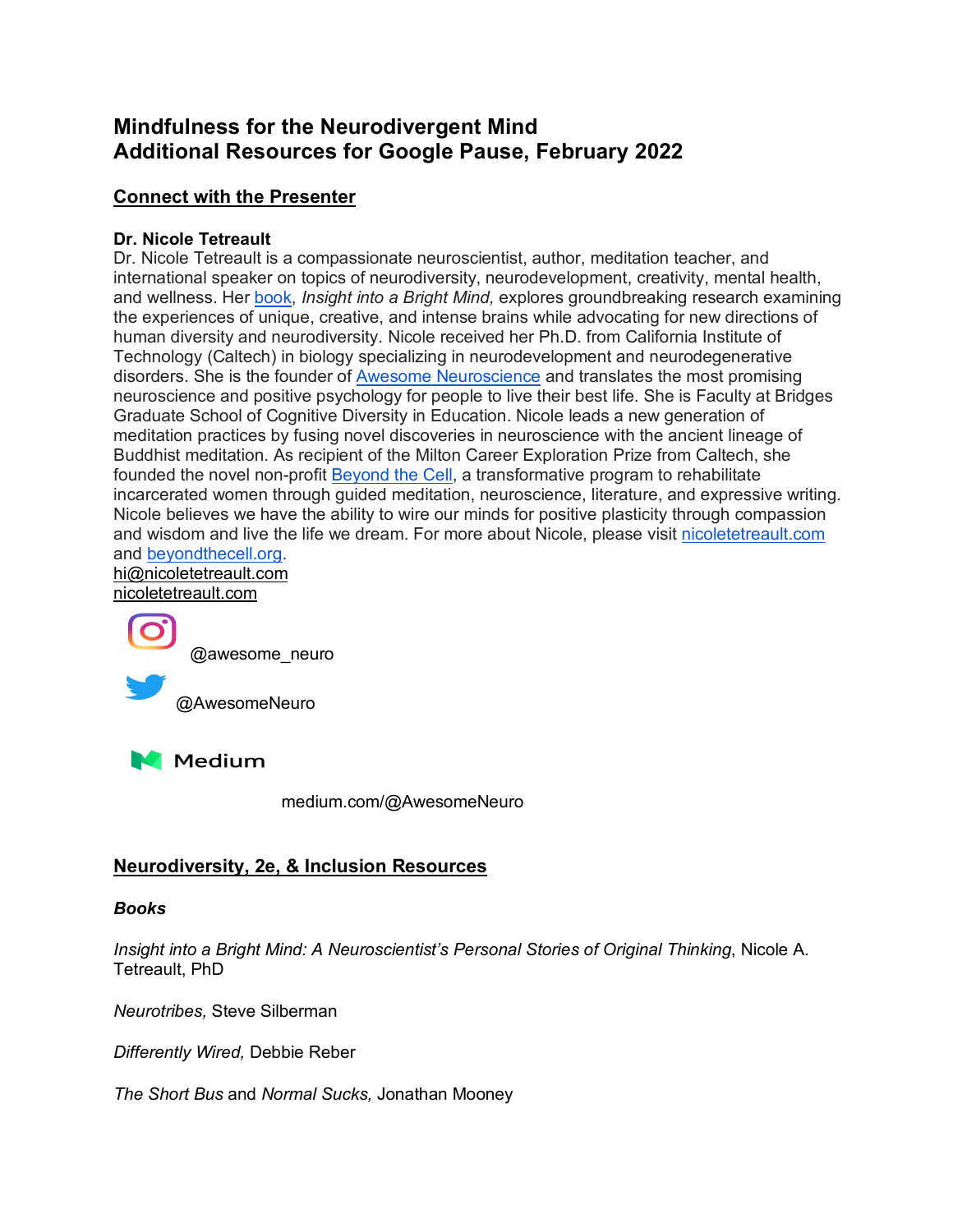#### *Online Resources*

REEL 2e Fact Sheet for Parents and Educators

"Autism Through the Female Lens" Background and Select Resources by REEL

*High intelligence: A risk factor for psychological and physiological overexcitabilities Paper from Intelligence*, 2018

*Emotionally Gifted and Navigating the World blog post by Dr. Nicole Tetreault* 

"Living & Learning 2e: What Teens Say" Series by REEL

"Rethinking Adulthood: A Neurodiverse Trajectory" recorded presentation by Amy Faigin, hosted by REEL and Community Advisory Committee for Special Education in Palo Alto

#### *Organizations*

REEL: https://www.reel2e.org/

SENG: https://www.sengifted.org

2e News: https://www.2enews.com

GHF: https://ghfdialogue.org

#### **Meditation Resources**

#### *Books*

*The Book of JOY,* Dalai Lama and Desmond Tutu

*How to LOVE*, Thich Nhat Hanh

#### *Thoughts*

https://jackkornfield.com/wise-thought/

#### *Compassion*

https://www.lionsroar.com/living-the-compassionate-life/ https://www.nicoletetreault.com/single-post/2017/08/12/loving-kindness-meditation https://www.nicoletetreault.com/single-post/2017/06/29/kick-start-your-compassionate-brain

#### *Organizations + Writings*

Insight LA: https://insightla.org/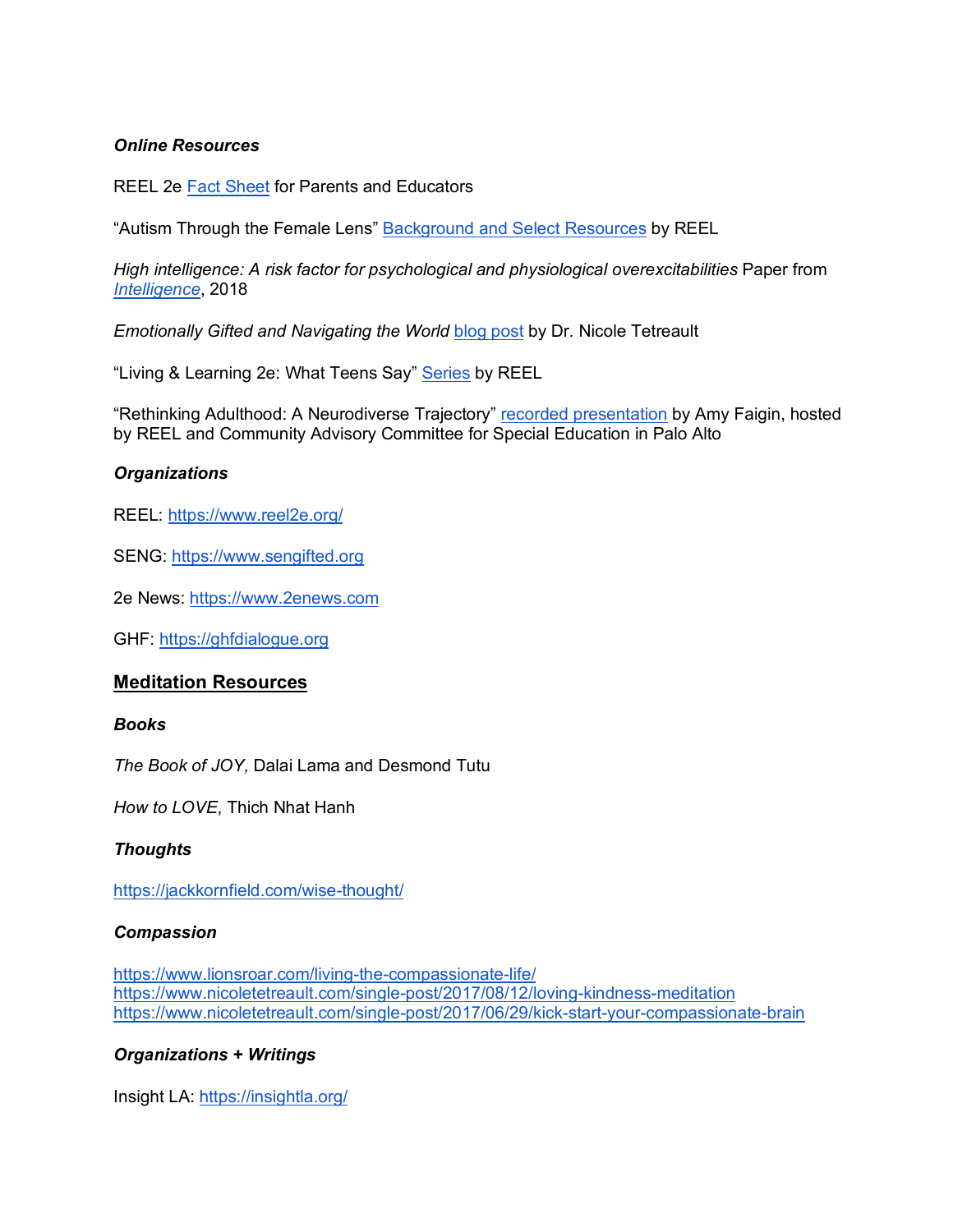Spirit Rock: https://www.spiritrock.org

East Bay Meditation Center: https://eastbaymeditation.org

#### *Online Tools*

Insight Timer App - guided meditations, courses, talks - https://insighttimer.com/

### **Presentation References**

- Assouline, S., Foley Nicpon, M., & Fosenburg, S. (n.d.). *The Paradox of Twice-Exceptionality*. Belin-Blank Center. https://belinblank.education.uiowa.edu/research/docs/pip2.pdf
- Bridges 2e Center. (n.d.). *What is 2e? A guide to twice-exceptionality*. 2eCenter.org. Retrieved June 25, 2021, from https://2ecenter.org/what-is-2e-a-guide-to-twice-exceptionality/
- Germer, C. K., & Neff, K. D. (2013). Self-compassion in clinical practice. *Journal of Clinical Psychology*, *69*(8), 856-867. https://doi.org/10.1002/jclp.22021
- Glasser, M. F., Smith, S. M., Marcus, D. S., Andersson, J. L., Auerbach, E. J., Behrens, T. E., Coalson, T. S., Harms, M. P., Jenkinson, M., Moeller, S., Robinson, E. C., Sotiropoulos, S. N., Xu, J., Yacoub, E., Ugurbil, K., & Van Essen, D. C. (2016). The human Connectome project's neuroimaging approach. *Nature Neuroscience*, *19*(9), 1175-1187. https://doi.org/10.1038/nn.4361
- Hebb, D. (2002). *The organization of behavior: A Neuropsychological theory*. Psychology Press.
- Hölzel, B. K., Carmody, J., Vangel, M., Congleton, C., Yerramsetti, S. M., Gard, T., & Lazar, S. W. (2011). Mindfulness practice leads to increases in regional brain gray matter density. *Psychiatry Research: Neuroimaging*, *191*(1), 36-43. https://doi.org/10.1016/j.pscychresns.2010.08.006
- Karpinski, R. I., Kinase Kolb, A. M., Tetreault, N. A., & Borowski, T. B. (2018). High intelligence: A risk factor for psychological and physiological overexcitabilities. *Intelligence*, *66*, 8-23. https://doi.org/10.1016/j.intell.2017.09.001
- Lally, P., Van Jaarsveld, C. H., Potts, H. W., & Wardle, J. (2010). How are habits formed: Modelling habit formation in the real world. *European Journal of Social Psychology*, *40*(6), 998-1009. https://doi.org/10.1002/ejsp.674
- Lazar, S. W., Kerr, C. E., Wasserman, R. H., Gray, J. R., Greve, D. N., Treadway, M. T., McGarvey, M., Quinn, B. T., Dusek, J. A., Benson, H., Rauch, S. L., Moore, C. I., & Fischl, B. (2005). Meditation experience is associated with increased cortical thickness. *NeuroReport*, *16*(17), 1893-1897. https://doi.org/10.1097/01.wnr.0000186598.66243.19